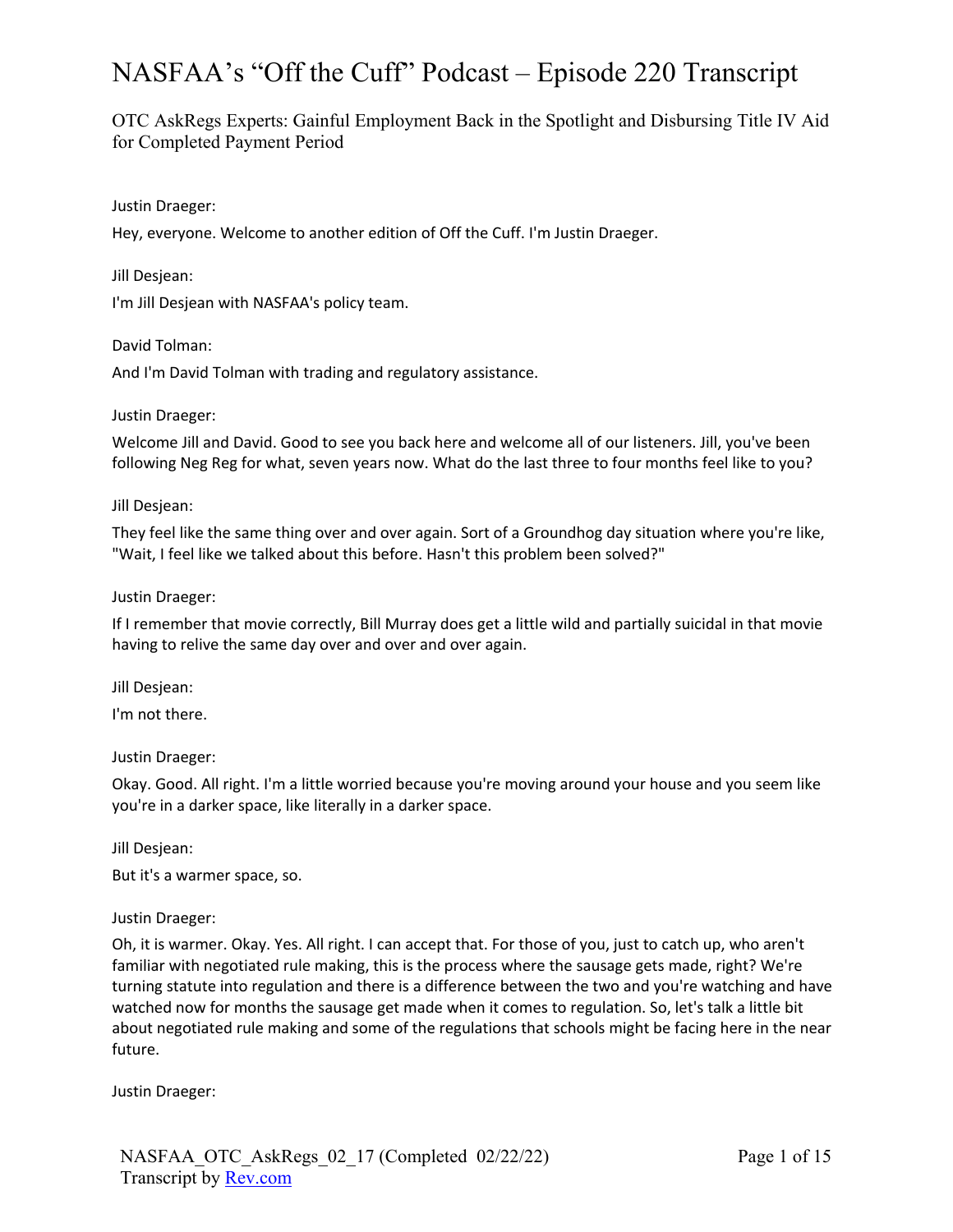OTC AskRegs Experts: Gainful Employment Back in the Spotlight and Disbursing Title IV Aid for Completed Payment Period

First of all, remind me, what's the count here? How many negotiated rule makings have we done and specifically on gainful employment, how many different versions have we done so far?

# Jill Desjean:

Yeah, so gainful employment is one of only, I think, seven total topics that are being covered. But this is the fourth time in just over a decade that we have tapped into GE. We looked in 2010 for the first time, 2014, 2018. And now here we are in 2022 talking about it again.

# Justin Draeger:

Yeah. So for '10 and '14, that was the Obama Administration. They had to redo it one because of a court order, right?

Jill Desjean:

Yeah.

# Justin Draeger:

And then '18 was the Trump Administration, which was a rollback and more of a focus on consumer disclosure. So, where are we in 2022?

# Jill Desjean:

Well, basically we're starting from scratch because of the rescinded 2018 regulations, or the rescission into 2018, I guess I should say. So, ED came to the first round of negotiations with just a series of directed questions, no proposed language. And during those discussions in the first week, back in January, several negotiators suggested that the department use the 2014 rule as a framework for their language when they developed it. So, the department did publish proposed language last week in preparation for this week's second round of meetings. And they did borrow pretty heavily from the 2014 rule.

# Justin Draeger:

All right, I need a refresher. 2014. I knew there were metrics, I knew there were proxies, and I know that there were program eligibility standards for non-degree programs and programs at for-profit schools. But what am I missing? What happened in 2014?

# Jill Desjean:

Yeah. So, 2014 included two metrics, annual debt to earnings ratio and a discretionary debt to income ratio. It applied those metrics to completers of programs at proprietary schools and gainful employment programs. Basically non-degree programs at non proprietary schools. They applied basically a passing threshold to those metrics. On the discretionary debt to earnings ratio, anything less than 20% was passing and on the annual debt to income ratio, the passing rate was less than 8%.

Jill Desjean: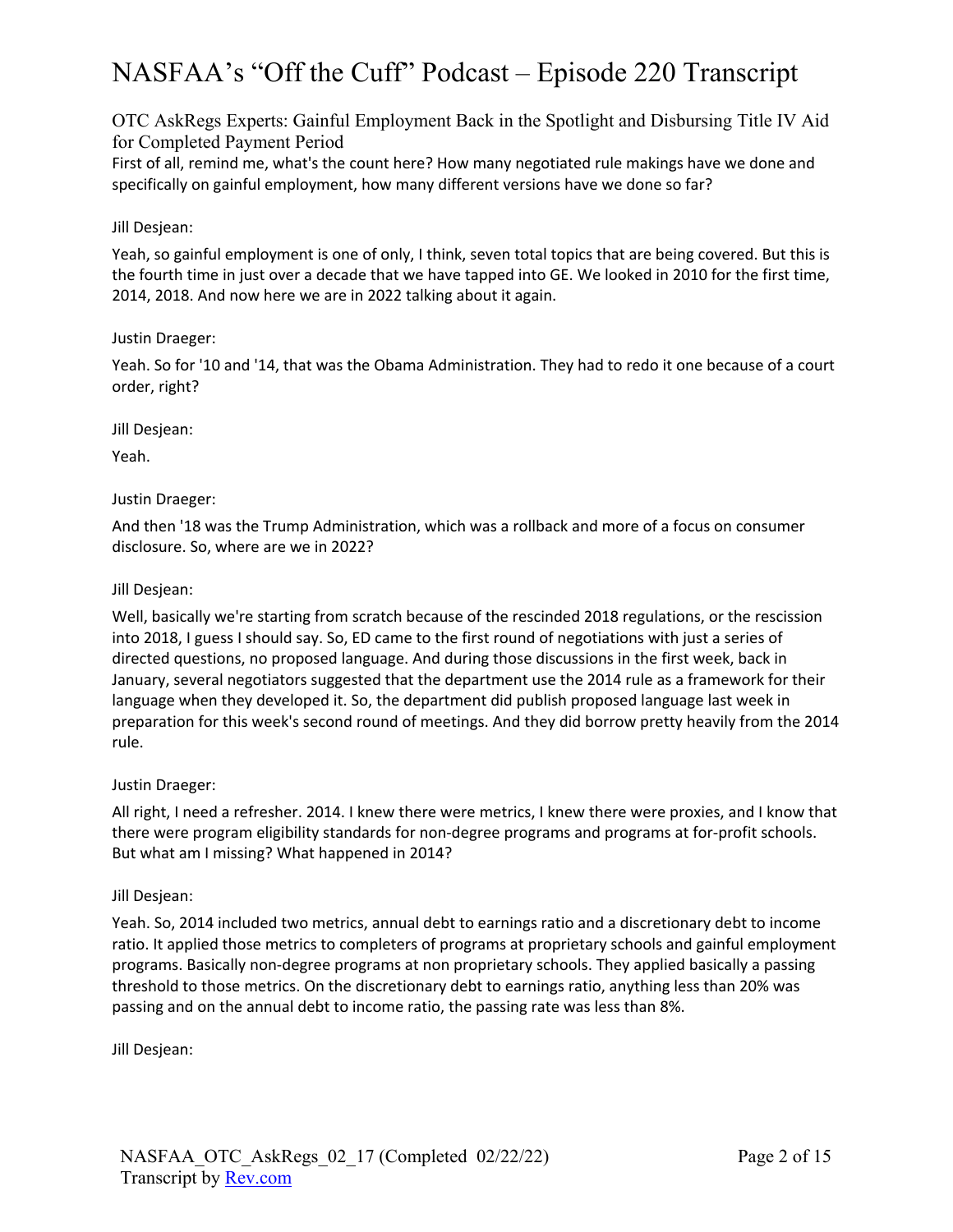OTC AskRegs Experts: Gainful Employment Back in the Spotlight and Disbursing Title IV Aid for Completed Payment Period

And if a program failed both of those metrics in two of three years, that program lost eligibility. Eligibility was lost for three years after that. The school couldn't offer the program for Title IV aid for three years following failure.

# Justin Draeger:

Can you remind me? The other thing that I remember back from 2014 had to do with, so you've said it was only on graduates, so your withdrawn students weren't counted.

Jill Desjean:

Right.

# Justin Draeger:

What about for really small programs? Because I remember this proliferation of programs at community colleges that just didn't have a lot of completers. It was a small program.

# Jill Desjean:

Yeah. So, basically the department used these two year cohorts. And so they would take two years of completers and see how many there were and calculate the rates based on those. If you had more than 30 completers, that was the minimum that the department felt they could use without ... Any lower number would have potentially sacrificed student privacy. So, they used these two year cohorts. If they were with 30 students in the cohort, they calculated the rates. They didn't have 30 students in two years, they used a four year cohort to see if they had 30 students in that cohort. Calculated the rates. If there were not 30 students in the two or four year, then there were no rates published for those programs.

# Justin Draeger:

All right. So, now fast forward to 2022. A new democratic administration, they're using 2014 as a framework. are the negotiators leaning towards this time around?

# Jill Desjean:

So, fairly similar stuff in many of the things that I just mentioned. But some pretty significant changes as well. For one thing, when you talked about those pass rates, one thing that I didn't mention was that there was a pass and there was a fail, but there was also a zone alternative. So, there was an area where schools could fall where if they fell in the zone or failed for four consecutive years, they would lose eligibility. But just gave a little bit more wiggle room for institutions. And this year's proposed rules don't have any zone. So, it's just the 20% for the discretionary debt to earnings ratio, the 8% for the annual. And if you don't meet those, you're failing.

# Justin Draeger:

So, it used to be a green, yellow, red.

Jill Desjean:

Yeah, yeah.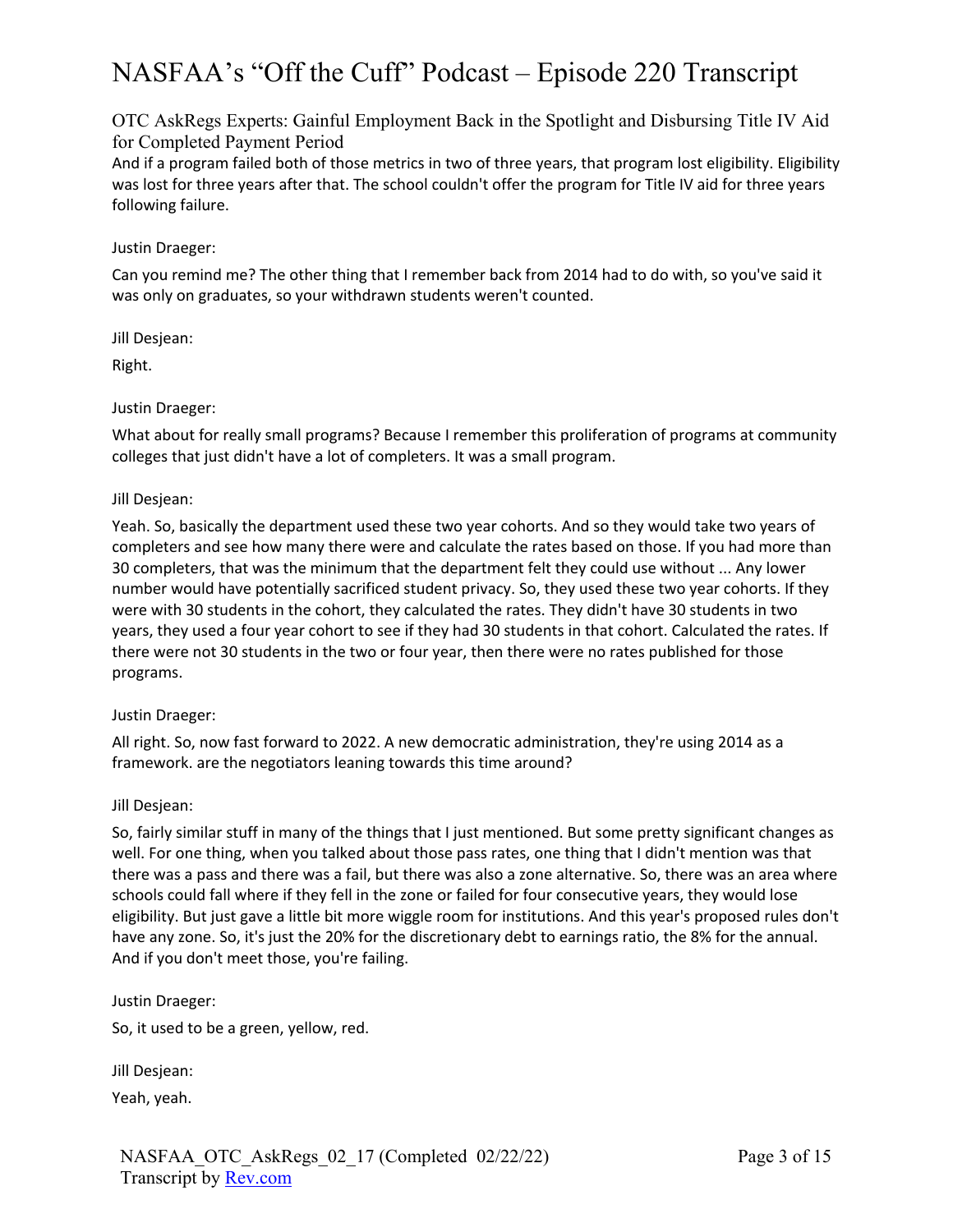OTC AskRegs Experts: Gainful Employment Back in the Spotlight and Disbursing Title IV Aid for Completed Payment Period Justin Draeger:

And yellow, you could go on for a few years and then it would go red. This time around, we're just doing green, red.

Jill Desjean:

Yeah, exactly.

Justin Draeger:

Okay. What else is different this time around?

Jill Desjean:

So, you were asking about the small program sizes, which is a nice little plant for this little piece. New this time are small program rates. So, the department recognized that a lot of programs just didn't have any data published for them because they were too small, even when using cohorts as large as four years.

Jill Desjean:

And so ED is proposing to take all small programs in a four year cohort at the same credential level, adding them all together, and calculating a single debt to earnings rate for all of the small programs at one credential level at an institution. And so, these small program rates wouldn't be used to deny program eligibility for Title IV. They would just be used for informational purposes, but also the department could use them as another piece of their new proposal, which would be supplemental information to determine whether to certify an institution's Title IV participation on the PPA. So, they could factor in these small program rates, but they just wouldn't trigger any immediate loss of eligibility.

# Justin Draeger:

So, to avoid privacy concerns, we're going to aggregate all the small programs. We're not going to tie them to Title IV eligibility, but they could be used in the review process of the institution by the department of education.

Jill Desjean:

Exactly, exactly. Yeah.

Justin Draeger:

Okay. Anything changing with what debt they're including here with gainful employment?

Jill Desjean:

Yeah. So, they're adding Parent Plus to the types of debt that they're going to factor in. So, that's a pretty significant change from 2014.

Justin Draeger: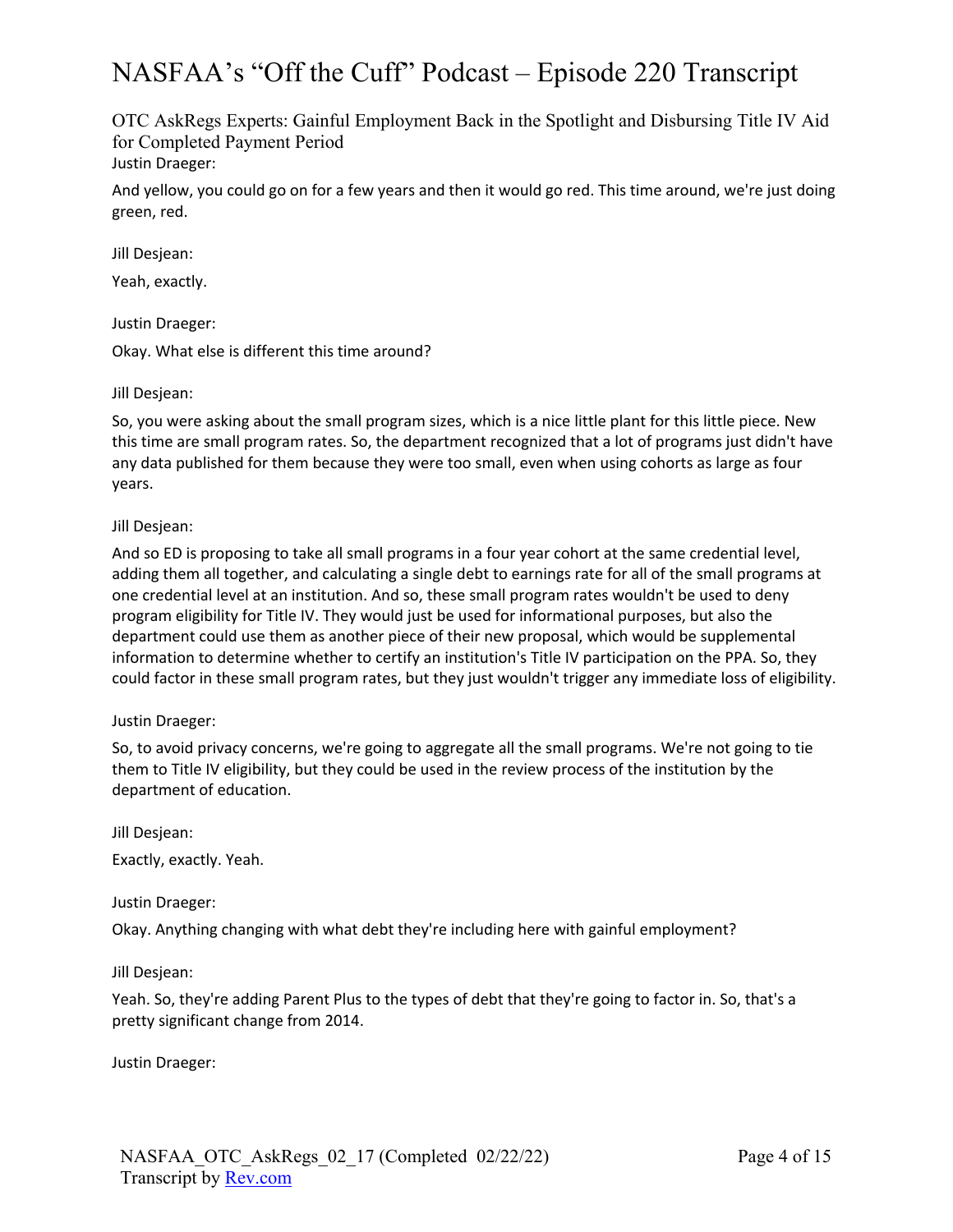OTC AskRegs Experts: Gainful Employment Back in the Spotlight and Disbursing Title IV Aid for Completed Payment Period

That is pretty significant. Although, did anybody share any data along the way about how much parent plus loans tie into non-degree career programs? Is this a pretty significant amount of money?

# Jill Desjean:

Yeah. Nobody shared any data on that. The department just felt that institutions might be pushing student debt onto parents as a way to avoid being accountable under the GE framework. And so they felt that counting plus would be a way to prevent schools from gaming the metric that way.

# Justin Draeger:

Yeah. There's a lot of different dynamics here with the Parent Plus loan and I haven't thought them all through. But the Parent Plus loan in general is one we've had a lot of concern about for a very long time, because as very loose underwriting standards. So, whether quote unquote, as some consumer advocates might say, schools are pushing Parent Plus loans on people, or whether parents are just taking on debt that they otherwise shouldn't be taking or allowed to take even, is a open question to me. But either way, this will now be included in program eligibility potentially for these non-degree programs.

# Justin Draeger:

But they're not changing the thresholds. So, if you're going to be in the green zone, you would have to be at or below that 8%. But that now includes Parent Plus loan. I think that might ... Has anybody done calculations on what programs would or wouldn't pass at that rate?

Jill Desjean: No. With plus included you mean?

Justin Draeger: Yeah.

Jill Desjean:

No. One negotiator does suggest that you include parents' income, if you're going to include parents' debt, which is an interesting suggestion.

Justin Draeger:

All right. Any other changes here from the 2014 rule?

Jill Desjean:

Still related to that small program size thing, the department is going to use four digit CIP codes instead of six digit CIP codes. So, obviously a four digit CIP code is more broad. So it's going to capture some programs at the six digit level that would've been excluded, roll them up into the four digit level. Negotiators were kind of split as to whether that was a good move or not. There'll be more data about more programs published, but they're worried about the specificity of the data, because depending on the CIP code that you're talking about, the six digit level can include a pretty wide of programs under one four digit ... I'm sorry, the four digit can.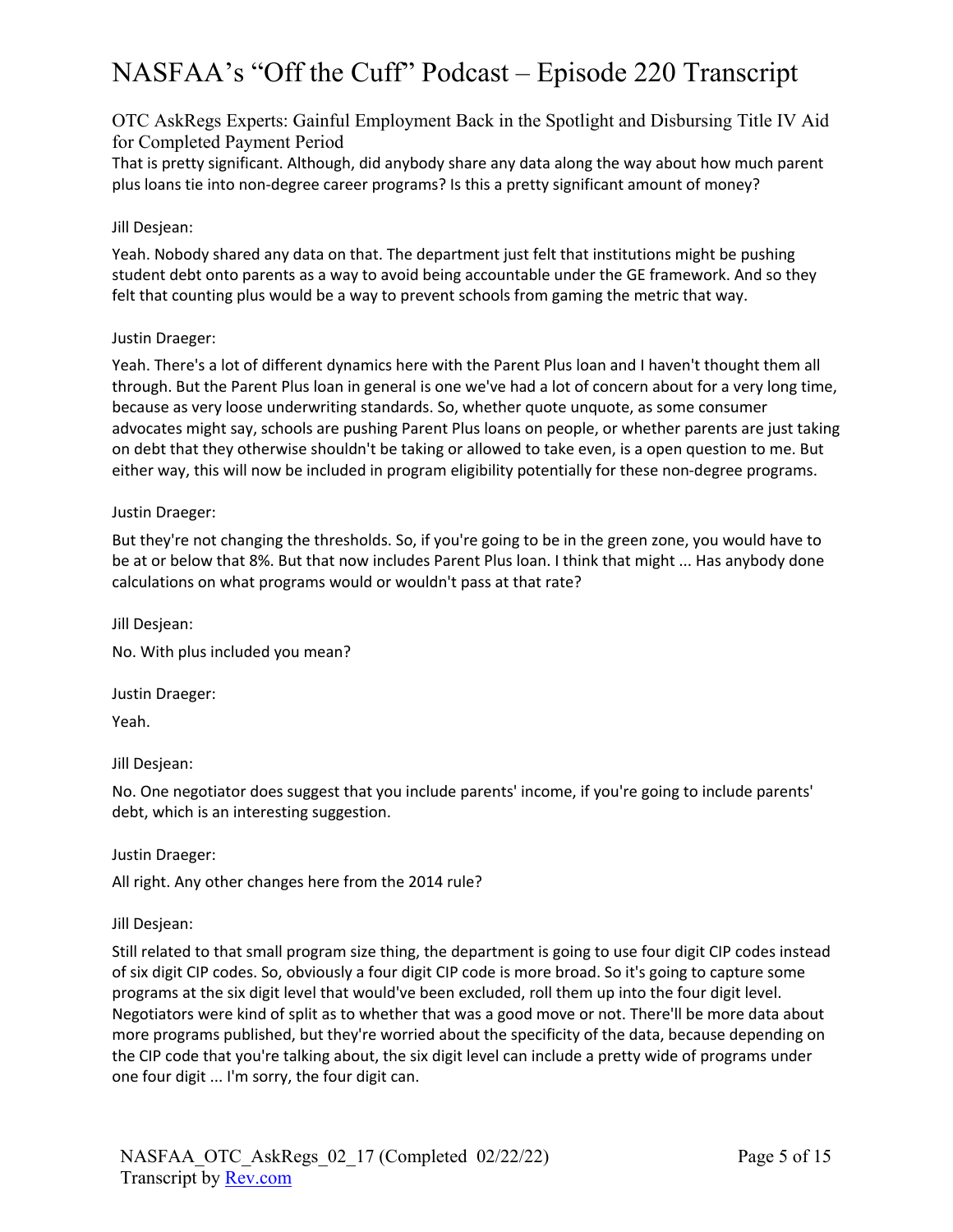# OTC AskRegs Experts: Gainful Employment Back in the Spotlight and Disbursing Title IV Aid for Completed Payment Period Justin Draeger:

Yeah. It's a much broader opening here for the programs we'll be considering.

#### Jill Desjean:

So more data, but then is the data as good anymore because people brought up, they had examples of two things that are in the same four digit CIP code that might not necessarily have much to do with each other in terms of earnings or debt. And they would just get counted in altogether.

#### Justin Draeger:

So from a practical side, you'd say you have two very different programs who are both grouped under the same four digit heading. And on the other side, the student advocates might say, "Well, we don't want all of these small programs just aggregated and not turned into Title IV eligibility. So, we want this to be as broad as possible." The downside is you could be disqualifying programs that are otherwise successful because of another program that is not successful.

#### Jill Desjean:

Yeah. It's a hard problem to solve. There's really not an easy answer there. I get the concerns on both sides on that one.

#### Justin Draeger:

All right, last time we did this and I don't want to go too deep here. But there was an entire process where the school would have their gainful employment metrics, they could challenge the metrics, it could be re-reviewed. Anything along the lines of due process here. And I guess maybe even more importantly is the last time we did this, the schools were submitting a significant amount of GE reports and work. The infrastructure's there, but how much of this is school reporting versus what the department already has access to?

# Jill Desjean:

The department has said that they're going to try to use as much administrative data as they can. So, they're going to use, if schools report something to NSLDS, to COD, they will use that data. There are pieces of information they just don't have. One of the things that goes into the debt to earnings calculation is debt, but there is a cap associated with that. It's capped at tuition fees, books, and supplies. So, the department doesn't know what a school charges just for those four things out of its cost of attendance. So, the school does need to report that.

#### Justin Draeger:

So Jill, a lot of the debt stuff and repayment they'll be able to get from within their own databases and from what the social security administration or other federal agencies?

#### Jill Desjean:

Right. So, for earnings data, back in 2014, the only source of data was social security administration. And that's another change from then in these proposed rules. They actually added the Department of Treasury, Health and Human Services, and the Census Bureau as potential sources of earnings data. And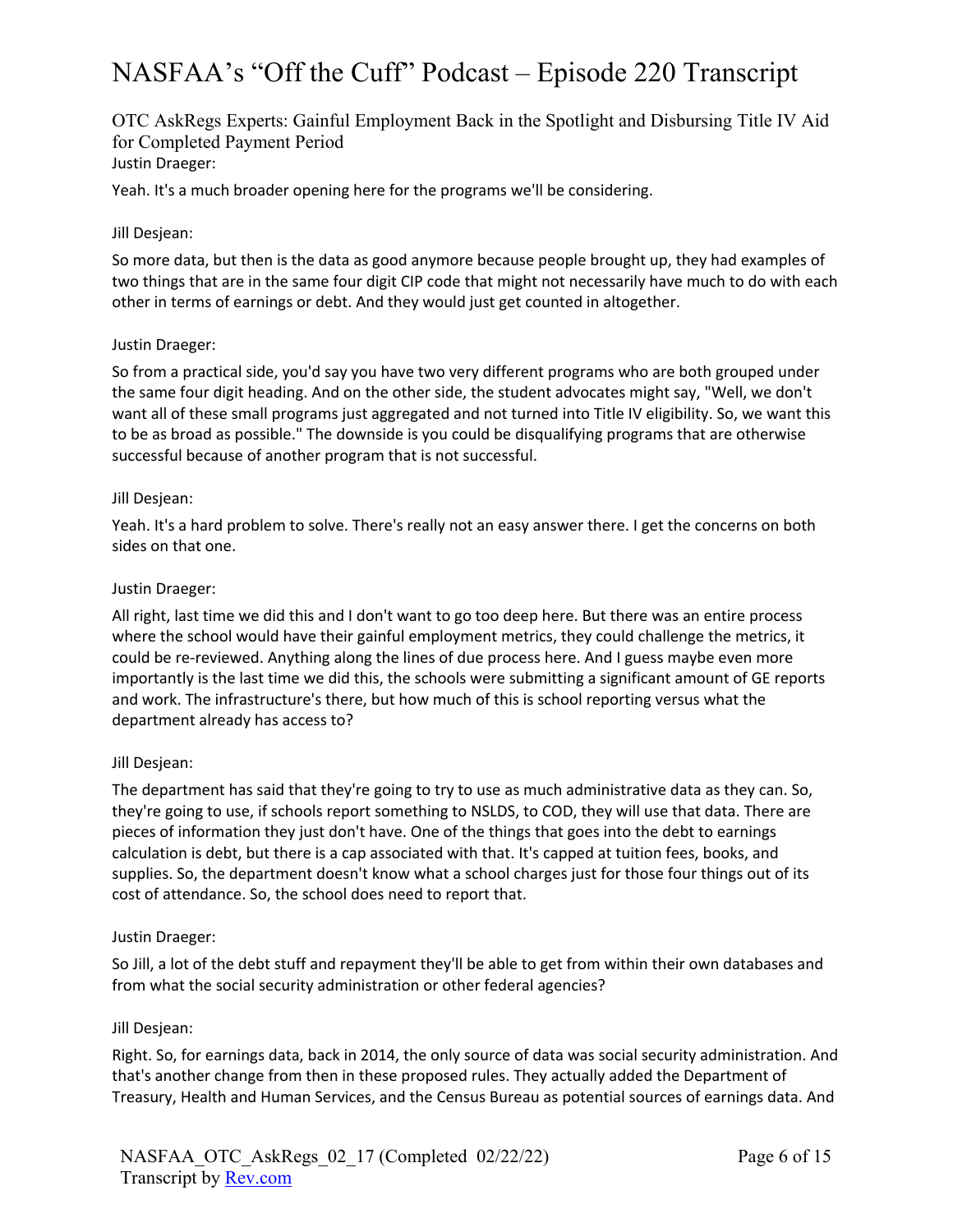# OTC AskRegs Experts: Gainful Employment Back in the Spotlight and Disbursing Title IV Aid for Completed Payment Period

they said that was in part to address, if you'll remember the SSA memorandum of understanding actually expired, I think in 2018. So, the department was not able to calculate GE rates for that year because they didn't have earnings data anymore. So, they said by casting that net wide to all agencies that will have earnings data, they should be able to, from one of them, have a valid understanding and be able to calculate rates.

# Justin Draeger:

Is this a, "We hope to be able to do" or does the department already have the data infrastructure in place to be able to do all of this, these data polls from other federal agencies?

# Jill Desjean:

They didn't specifically say. But I did not get the impression that they have those in place.

# Justin Draeger:

Okay. All right. Well that should certainly be a trouble area because if they don't have it in place ... Whenever we can't process some something automatically on the back end at the Department of Education, my first thought is, does that mean the schools will have to be doing something?

# Jill Desjean:

Well, luckily the schools won't have earnings data, so they couldn't even ask.

# Justin Draeger:

Good point, thank you. One other point that I remember reading and in the articles that we've done, and going back to the very first week of negotiations, was some negotiators, particularly I think from the for-profit side, were saying, "Whatever is good for the goose should be good for the gander." So if we're going to do this for non-degree programs, we should do it for all programs. And the department didn't feel like it had the legal authority to do that. But is there anything that now all programs will have to do or any thresholds they will have to meet on the other side of these regulations?

# Jill Desjean:

Yeah. So, a big change is that the GE disclosures will apply to all programs, all institutions. So, last time around, programs that weren't GE programs didn't have to disclose this stuff. So, they'll be similar to the disclosure items in 2014, things like completion rates, median debt, loan repayment, median earnings, blah, blah, blah. But yeah, all programs, all institutions.

# Justin Draeger:

Will those disclosures include whether they're in the green or the red zone even though there's no Title Four eligibility tied to them? So if they have a failing program, even though there's no repercussions to that, will they have to say this program is a failing program?

# Jill Desjean:

No. So, interestingly they'll have to disclose the loan repayment and the median earnings, but the department will not calculate a debt to earnings ratio for the non-GE programs. So, they can't disclose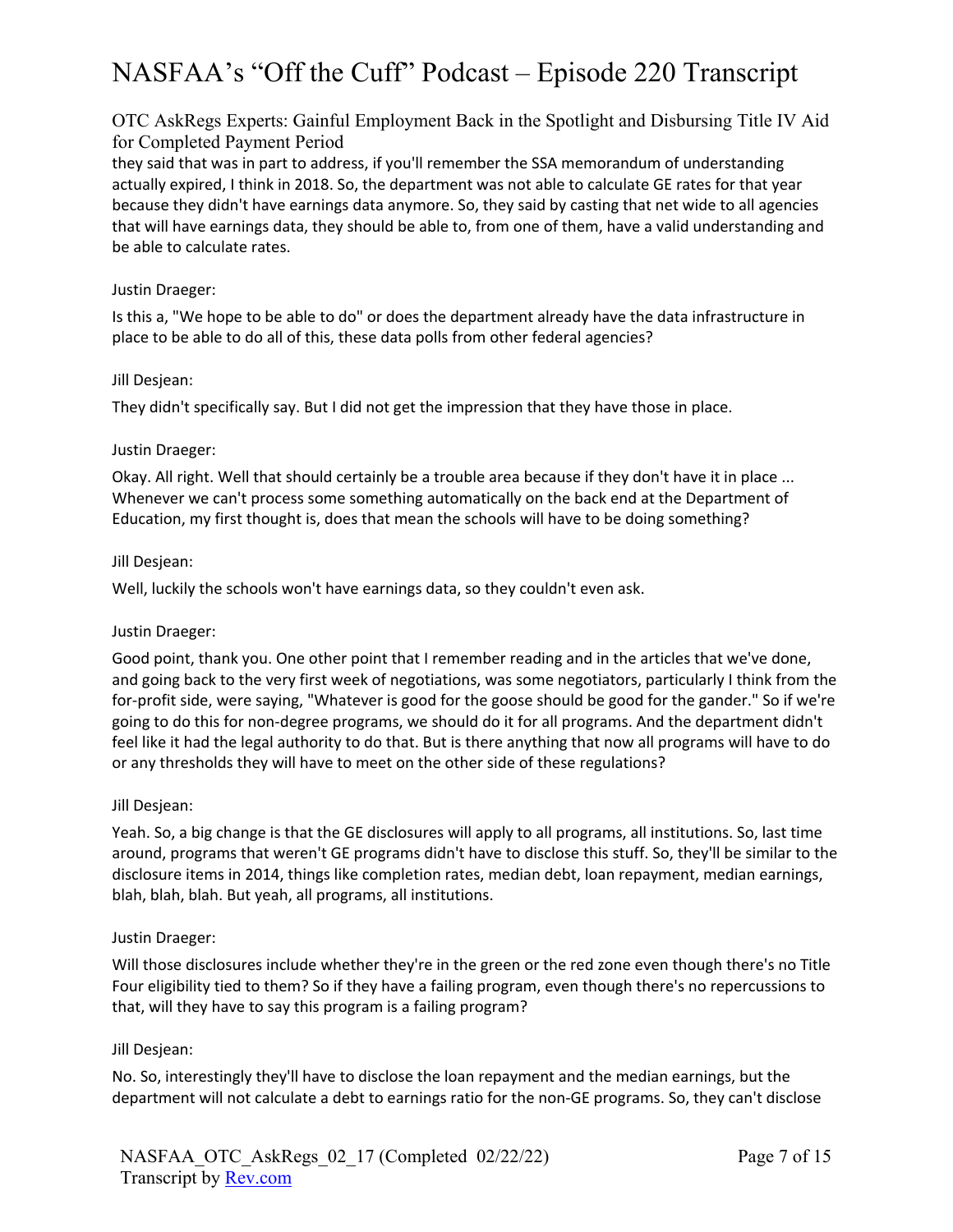# OTC AskRegs Experts: Gainful Employment Back in the Spotlight and Disbursing Title IV Aid for Completed Payment Period

that because the department won't calculate it. There was some contention in the committee yesterday about that from the for-profit sector, because they're arguing it's pretty simple math and wanted to see that disclosed. But the department declined to do that.

# Justin Draeger:

Well, there are all sorts of challenges with this and the least of which is we talk about the time to earning. So, if you're in a liberal arts program or general liberal arts program, you might not actually get significant earnings until well into your career. Whereas if you're at a career school studying a trade, for example, you would expect to be able to turn around, get an apprenticeship, and get into that trade within a reasonable amount of time.

# Justin Draeger:

So, there are timescale issues here that might make this problematic. All right, Jill, anything else? I know there's a ton of topics that are being discussed as part of the negotiated rule making. But anything else that you think is bubbling up here?

# Jill Desjean:

Yeah. The other big thing is that the department is looking to ... They had a directed question at the end of this round of language, where they asked negotiators to consider whether there should be a straight up earnings metric added to the debt to earnings metrics. And so the idea was that programs that result in low earnings, but also happen to have very low debt, there could be many reasons but one of them may be that they enroll a lot of people who are eligible for Pell Grants, a lot of people who are eligible for veterans benefits.

# Jill Desjean:

They might have more federal grant and hence have to borrow less. Low earnings, low debt does not make you fail the GE standards. But a set income threshold cutoff where the median earnings of your graduates had to earn over a certain amount would take care of those low debt, low earnings programs and ensure that ... A program should provide ... Some of the examples they gave was at least as much as a high school graduate or at least as much as 150% of the poverty line, the equivalent of full-time work at minimum wage was some of the things they threw out there.

# Jill Desjean:

So, the committee just discussed that yesterday, but didn't come to anything. So, be interesting to see if the department actually includes that third metric during the third week of negotiations next month.

# Justin Draeger:

Thanks, Jill. Very much appreciate it. You get back to negotiated rule making and thanks to you and Hugh and Owen for all of your deep coverage on negotiated rulemaking. One thing I guess we should point out, Jill, is all the regulations that are being discussed right now, the earliest they would go into act would be July 1, 2023 at this point. Maybe there's some early implementation options, but they couldn't mandate this for schools until July 1, 2023. And it's conceivable it might even be longer than that if there are legal battles or the department can't get the data pulled together as quickly as they want to. Is that all fair?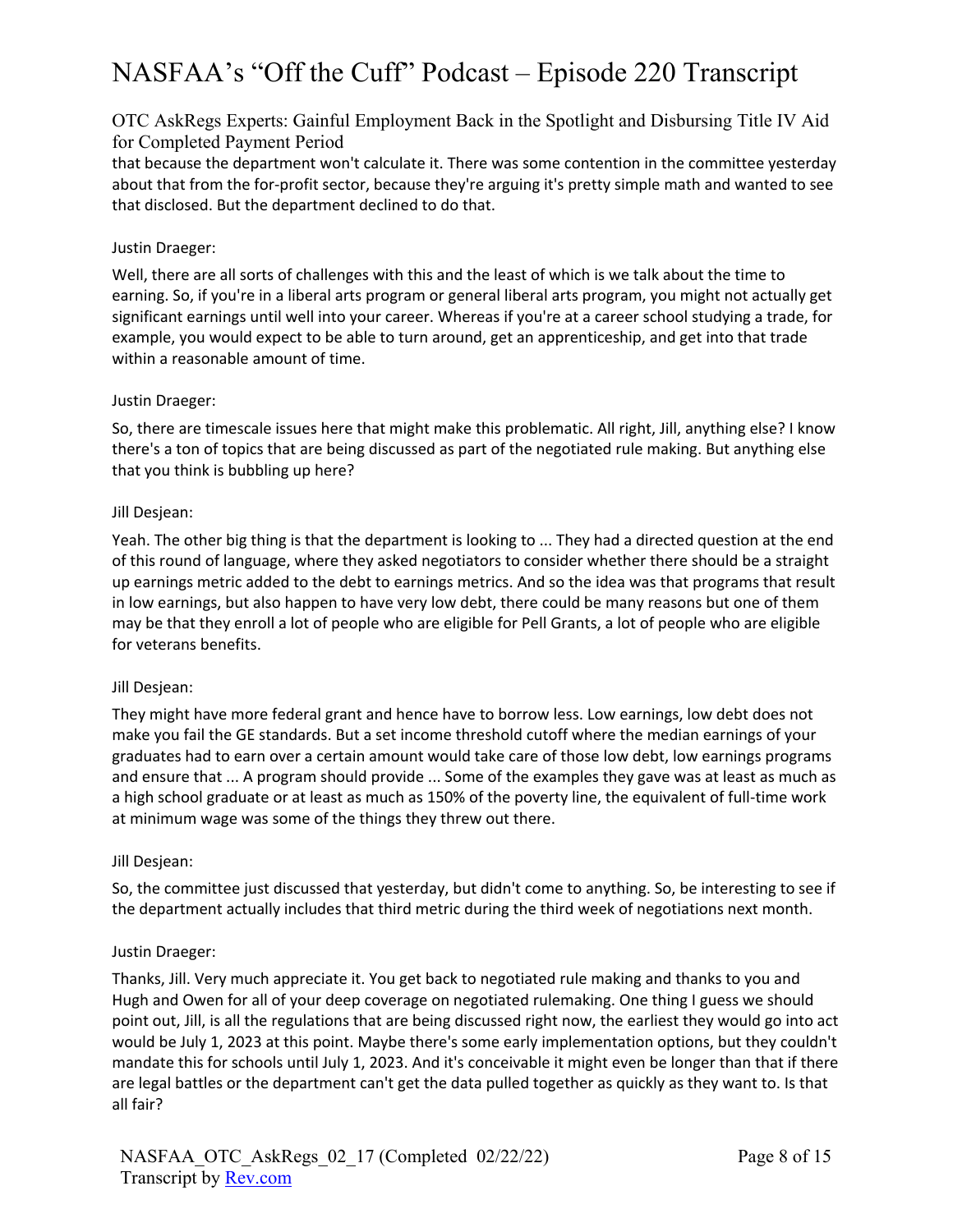OTC AskRegs Experts: Gainful Employment Back in the Spotlight and Disbursing Title IV Aid for Completed Payment Period Jill Desjean:

Yeah, that's all fair. Especially since GE is included in here, I think the last time GE went out for public comment, the department got tens of thousands of comments. And so they'd have to publish a rule by November for it to be effective July 1, 2023. They may just not have the capacity to be able to review all those comments by then, so.

#### Justin Draeger:

Right, okay. Thanks very much.

#### Justin Draeger:

David, let's bring you in here and let's talk a little bit about dispersing Title IV aid for a completed payment period. I think we're getting some questions on this. So, catch us up here. First, let's go back to the basics. What is a payment period and how does that fit into a quarter or a semester if you're a institution?

#### David Tolman:

Yeah. So, we're at the point of the year where most schools, their first payment period has ended. And as you pointed out, for a standard term school, you're probably not used to calling it a payment period. You're calling it a semester, quarter, or trimester. But not all programs are standard term. So, for other types of programs, it could be a non-standard type of term, but it also gets more complicated, goes back to the school's academic year definition for the program and then you've got a payment period that's half of the weeks of instruction and half of the credits in the academic year definition.

#### David Tolman:

And we talked a little bit about this on an earlier podcast about non-traditional programs. But financial aid administrators that administer programs that operate this way understand what a payment period is. So, we're not going to review it all now, but to be consistent across all programs rather than using semester or quarter, I'm going to talk about a payment period.

#### Justin Draeger:

Okay. Even though those two things generally match, however a school's going to define it, it's over. So, let's say that the school hasn't dispersed all the aid, is that correct?

#### David Tolman:

Yeah, that's correct. And it can happen for any number of reasons, but for whatever reason, a disbursement didn't occur before the payment period ended. But how to handle it depends on whether the school is making a retroactive payment or a late disbursement.

#### Justin Draeger:

Yeah. And I might tend to think those two things are synonymous, but they're different. Can you define how they're different?

David Tolman: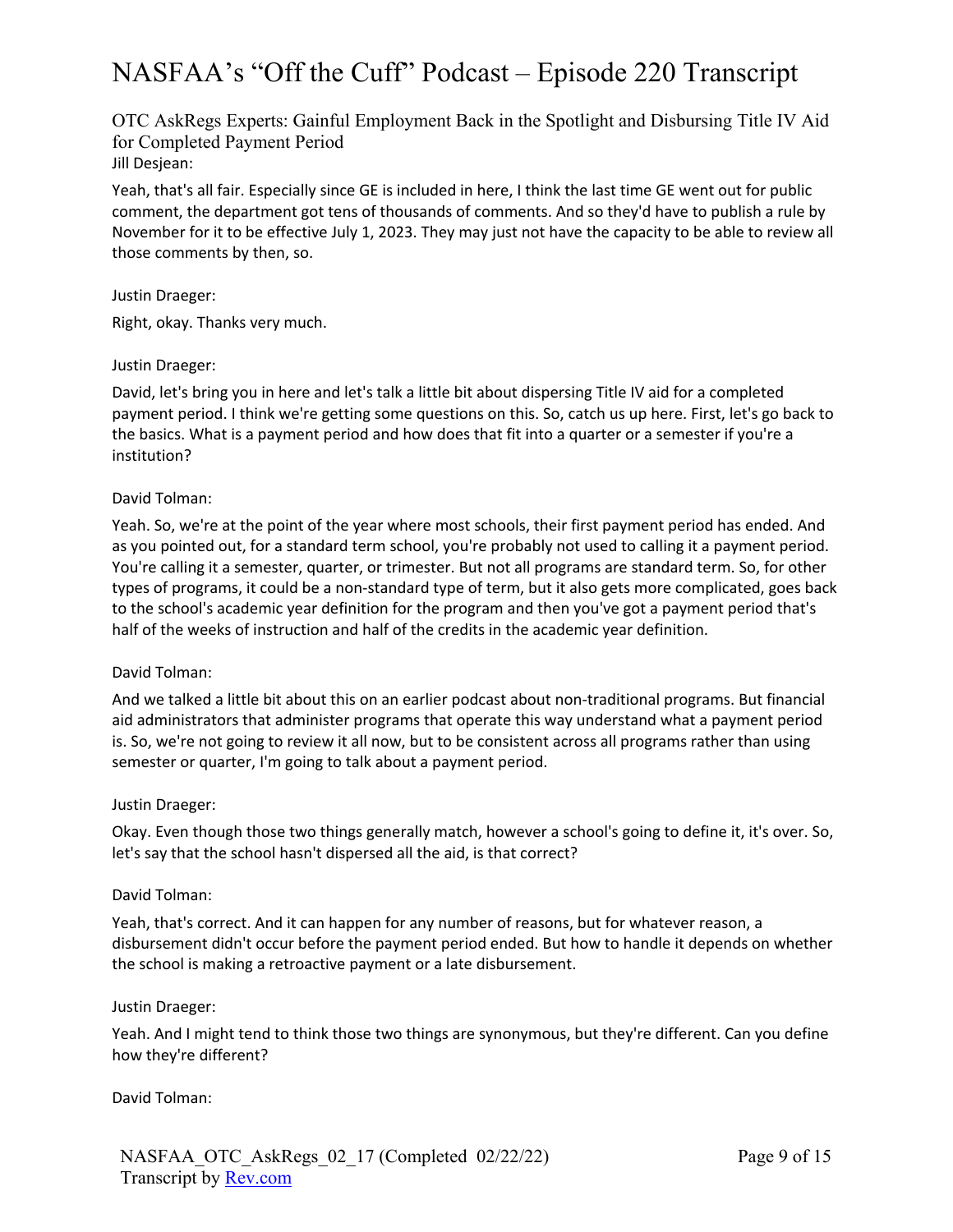# OTC AskRegs Experts: Gainful Employment Back in the Spotlight and Disbursing Title IV Aid for Completed Payment Period

Yeah. The key to making that distinction is whether or not the student is enrolled in a subsequent payment period within the same award year. So, for example, let's say that two payment periods exist in an award year. One runs from September to January and another payment period runs from February to May. A student enrolls in the September to January payment period, but aid not disperse before it ended. If that student is enrolled in the February to May payment period, then we've got a retroactive payment. But if the student is no longer enrolled in any payment period, then that is a late disbursement.

# Justin Draeger:

Yeah. Well, that seems pretty clear cut. It's just whether they're going to continue to be enrolled. It seems pretty easy.

# David Tolman:

Yeah. But of course this is financial aid administration, so it's not always that easy. It also depends, our favorite phrase, on the type of aid the student receives and whether the student completed that halftime enrollment status or not in the payment period that's now over.

# David Tolman:

So, for that same student, in order for a direct loan to be treated as a retroactive payment, the loan period would need to include both the first and second payment period. And the first payment period can only be included in the loan period if the student completed at least a halftime enrollment status.

# David Tolman:

So, all right, say the student completed only three credits in that at first payment period. The student is eligible for a federal Pell Grant and a direct loan. The students now enrolled in the second payment period, but since they didn't complete at least halftime in the first payment period, the loan period cannot include both the first and second payment periods.

# David Tolman:

So, any direct loan disbursement has to follow late disbursement rules. But the federal Pell Grant is dispersed according to retroactive payment rules and hopefully you followed that complicated situation.

# Justin Draeger:

So, you're bifurcating these programs and they would be dispersed under basically different ideas and terms here, right? Retroactive versus late.

# David Tolman:

Yeah, that's correct. Different rules apply. They're both in 668.164 of the regulations. Jay talks about late disbursements, Kate talks about retroactive payments. But different rules apply. And it comes to this: Under retroactive payments, you're looking at completed credits and in late disbursement, you're looking at successfully completed credits.

David Tolman: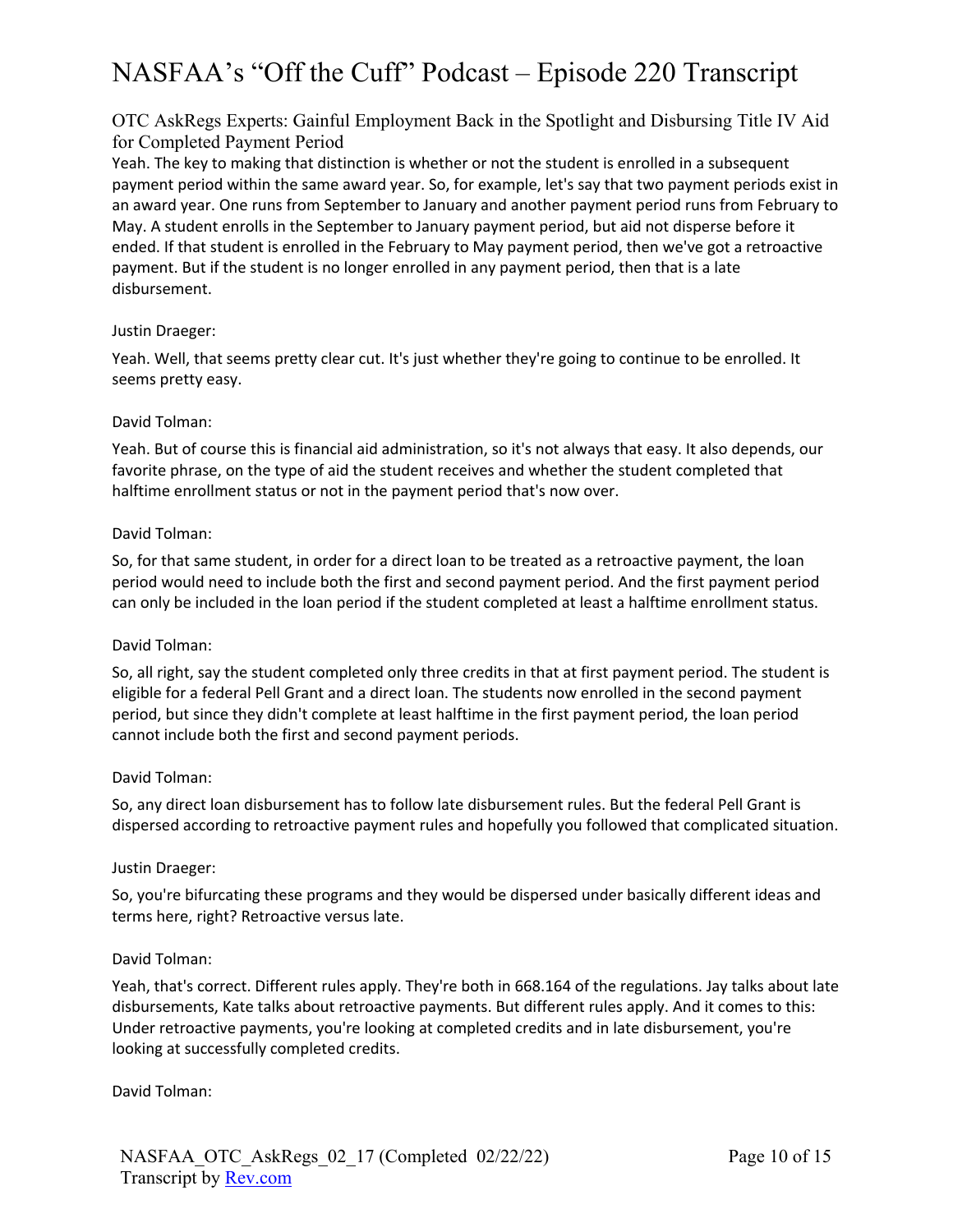# OTC AskRegs Experts: Gainful Employment Back in the Spotlight and Disbursing Title IV Aid for Completed Payment Period

But late disbursement also has other rules. So, before the student became ineligible, before their enrollment ended, the central processing system needed to have calculated an official EFC for the student. This doesn't mean a verified EFC. It just means an EFC was calculated, not rejected. And that's the only requirement for a Pell Grant. Late disbursement rules for campus based aid adds that an offer was made to the student for either FSEOG or federal work-study. And for direct loans, that means the loan was originated.

# David Tolman:

So, going back to that student. We're in the second payment period, they completed less than halftime status in the first payment period. So for Pell Grant, the student's continuously enrolled. If the student had not submitted a FAFSA during the first payment period, the student can now submit it as long as that student is still enrolled in the program and the school will calculate the student's eligibility for both payment periods. And because it's retroactive, a Pell Grant can be dispersed for any earned Fs in the first payment period.

# Justin Draeger:

Because they earned an F that means that they took the class, they completed the class, they just didn't pass the class.

# David Tolman:

That's right. Right. So, that's the key difference. Retroactive payments can be dispersed on failing grades and late disbursements are only made on successfully completed credits, meaning the student actually passed the classes.

# Justin Draeger:

So, because Pell is subject to the retroactive payment rules, that means the school can pay for completed credits. What about Pell recalculation dates? I'm thinking about, does the school's policies for determining enrollment status for Pell make any difference in retroactive payments?

# David Tolman:

Once the payment period is ended, Pell recalculation policies don't apply. The only enrollment status that matters is the one in which the student finished the payment period.

# Justin Draeger:

All right. And in the example you gave, the student could even complete a FAFSA after the payment period ended and still get that Pell Grant. But what about a direct loan?

# David Tolman:

So, the important piece on that one again, is that the student completed any consecutive prior payment periods on at least a halftime status. And if the student did, the loan can be originated to include both the current and the prior payment periods and it's retroactive. But if the student completed less than halftime, then a loan cannot be originated for the prior payment period. They could not receive a direct loan disbursement for payment periods that have ended either as late or retroactive, but it's still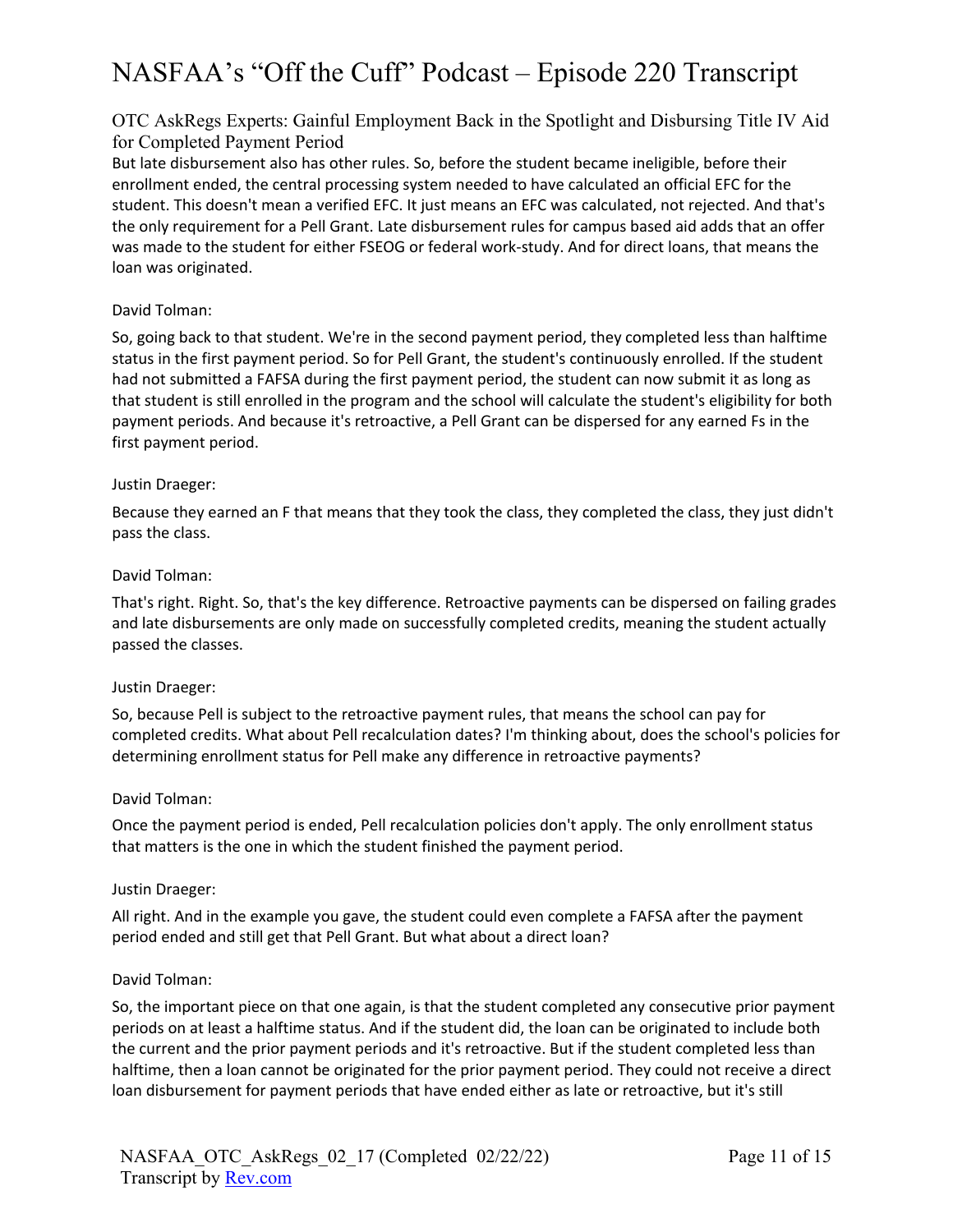# OTC AskRegs Experts: Gainful Employment Back in the Spotlight and Disbursing Title IV Aid for Completed Payment Period

possible based on the student's cost of attendance in EFC, the student might still be eligible for their full annual loan limit in a spring only loan.

# Justin Draeger:

Yeah. So, I can see why we're getting lots of questions about this right now. Let me go back to the scenario for a second. So, we just talked about the student who didn't file a FAFSA until their second term. But what about a student who filed a FAFSA during the first payment period? The direct loan was originated. Now the second payment period started and the student's no longer enrolled. So, can disbursements be made for the now completed first payment period?

# David Tolman:

Well, this is definitely an example of a late disbursement. The student is no longer enrolled, so we're going to go through our checklist on late disbursements. First question is, was an official EFC calculated by the CPS? You mentioned the student filed a FAFSA, so let's assume yes to that. The direct loan was originated, you mentioned.

# David Tolman:

So, it satisfies both of those criteria. The question now is how many credits did the student successfully complete? Meaning the student earned passing grades. That would determine the amount of the Pell Grant, regardless of the number of credits the student was enrolled on in the Pell Grant calculation date. And if the student completed at least half time, the student gets the full direct loan amount. But if the student completed less than half time, the school actually can decide to make a disbursement. But it can only do it based on the amount of cost the school determined that the student incurred during the time that they were enrolled at least half time.

# Justin Draeger:

And I imagine this doesn't go on into perpetuity. There's a timeframe that you can do a late disbursement or a retroactive payment.

# David Tolman:

Yeah, that's true. For late disbursements, it's generally 180 days after enrollment ends. For retroactive, as long as the students still enrolled, it applies. But as soon as the student's enrollment ends, whether it's in another payment period, then that comes now a late disbursement. Retroactive would no longer apply.

# David Tolman:

There's a lot of directions we could go from here, and we're out of time, so just a quick list of two things. Students who withdraw are subject to post withdrawal disbursement rules. It's a form of late disbursement, but they have their own requirements, which we haven't discussed here. So, as long as you're aware of that. And finally an institution cannot make a late second disbursement of a loan under the direct loan program unless the student successfully completed the period of enrollment that the loan was for.

# Justin Draeger: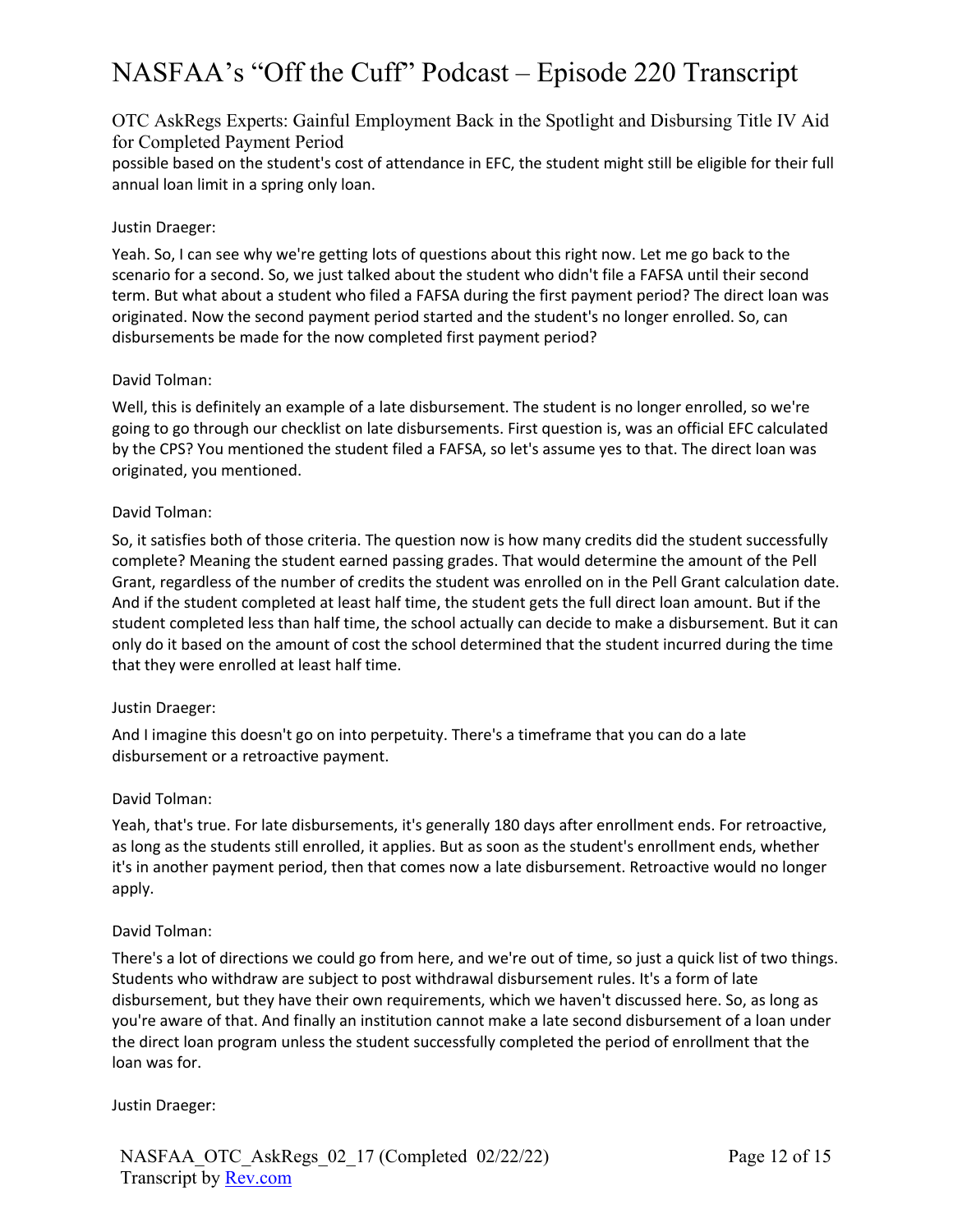OTC AskRegs Experts: Gainful Employment Back in the Spotlight and Disbursing Title IV Aid for Completed Payment Period

Okay. This is a pretty complicated topic. I imagine that we're providing help to our members in a couple different places. We've got our ask regs knowledge base, where we probably get into these topics a little more specifically to the institutional questions that are coming in. Where else can people get help on late and retroactive payments?

# David Tolman:

So, for the tools that NASFAA provides, there's also the cash management self-study guide, which is probably the best option right now. We do have a cash management NASFAA U course coming up in March, but it just sold out this morning. So, the self-study guide.

Justin Draeger:

So, there is a wait list.

David Tolman:

There is a wait list.

Justin Draeger:

So, so sad, too bad. All right, keep going.

David Tolman:

So that and Ask Regs, there's a lot of good articles in Ask Regs with references to other places.

Justin Draeger:

All right. Thanks very much, David. We always appreciate at you coming on and walking us through the complicated questions that are coming into our training and regulatory assistance area. People can check out the show notes for links to some of the resources that we just mentioned.

# Justin Draeger:

Let's bring in our reporter and producer for this week, Owen Daugherty. Owen, you just spent the last couple days with us over at the Leadership and legislative Conference. This was like your first in person NASFAA event. What'd you think?

Owen Daugherty:

That's right. Yeah, it was really nice. Got to meet a lot of the people who have been really gracious with their time and spoken with me on the phone over the last couple years. So always nice to see aid administrators face to face and it was just really good to connect and hear all your stories.

#### Justin Draeger:

We had four tracks this year focusing on everything from enrollment management to risk management and compliance, to association management, and our new track, which was succession planning. Thinking about how we make sure we are looking towards our future as a profession and in our schools and aid offices.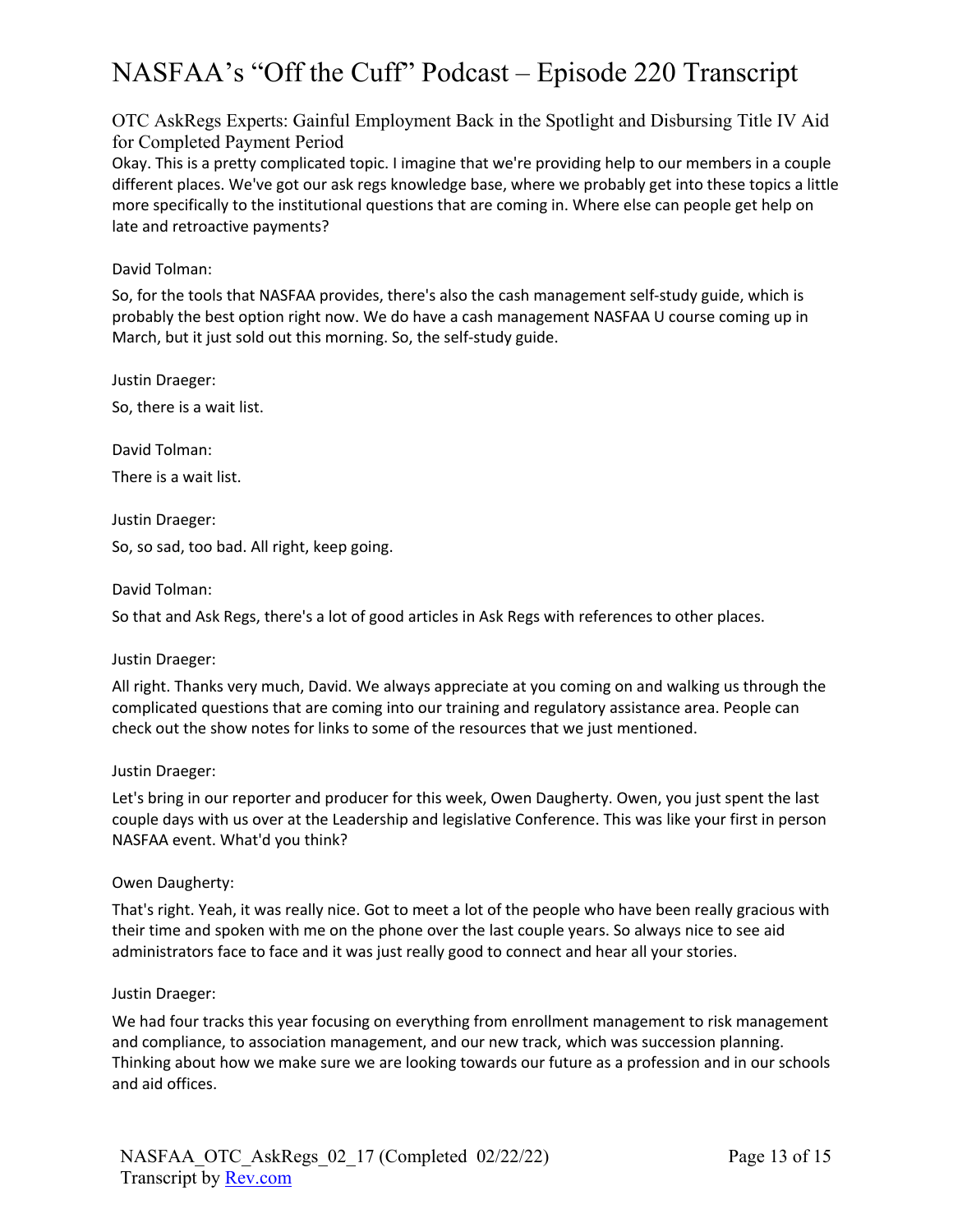# OTC AskRegs Experts: Gainful Employment Back in the Spotlight and Disbursing Title IV Aid for Completed Payment Period Justin Draeger:

And then we had our very first inaugural FAAC forum, which brings together those who are certified in financial aid administration to discuss some of the hot topics of the day. Owen, you bounced around to different tracks and covered our general sessions where we had some DC insiders and our department of ED colleagues came over and had a conversation about future of federal methodology. So it was a packed week. Besides all of that, which people, some of which they can find in today's news, what else are we watching this week?

# Owen Daugherty:

Yeah. So aside from a busy week at the conference, there was also plenty of news, which our other reporter Hugh took the bulk of. But one notable thing was this week the Department of Education approved more than 400 million in borrower defense claims. Most of them stemming from institutions like DeVry University, Westwood College, the nursing program at ITT Technical Institute, among others.

# Owen Daugherty:

This one is notable because the department said this batch of borrower defense approvals is the first instance in which a claim has been awarded against an institution, in this case DeVry, that is still operational and admitting students. So, as part of the approval process, the department said it anticipates that the number of approved claims related to DeVry will increase as it continues reviewing these backlogged pending applications. So, there's probably more to come on this as the department has had a steady drumbeat of debt relief targeted to student loan borrowers, and is clearly prioritizing working through the backlog of some of these claims.

# Justin Draeger:

Yeah. And I think it's a signal to schools too, that under this administration, they've revitalized the student enforcement unit. They are looking for Title Four compliance. And if any school has been found to misrepresent or defraud schools, a lot of times this is focused on closed schools, but in this instance, this is an institution that is still up and running. So, potentially continued liability there. What else are we watching?

# Owen Daugherty:

Yeah, one other thing I think aid administrators are closely following and will be happy to hear, NASFAA joined several other groups pushing President Joe Biden to extend the verification waivers that were granted for this award year, '21, '22 for the upcoming '22, '23 award year.

# Owen Daugherty:

As you all know, verification is a pretty big time burden for both students and aid offices and there's also some evidence out there that NASFAA and these groups cited in the letter, that verification has a pretty minimal impact on improper payments and doesn't really justify the burden that it imposes. So, there's hope with the upcoming implementation of the Future Act, FAFSA Simplification Act, that verification as it was previously known won't really be needed in the same way. And I think that letter really tries to show that. So, there's some hope that another verification waiver could be in the works. Verification relief, I should say. So, we'll link that letter in the show notes and keep you all posted if there's any decision from the department on that.